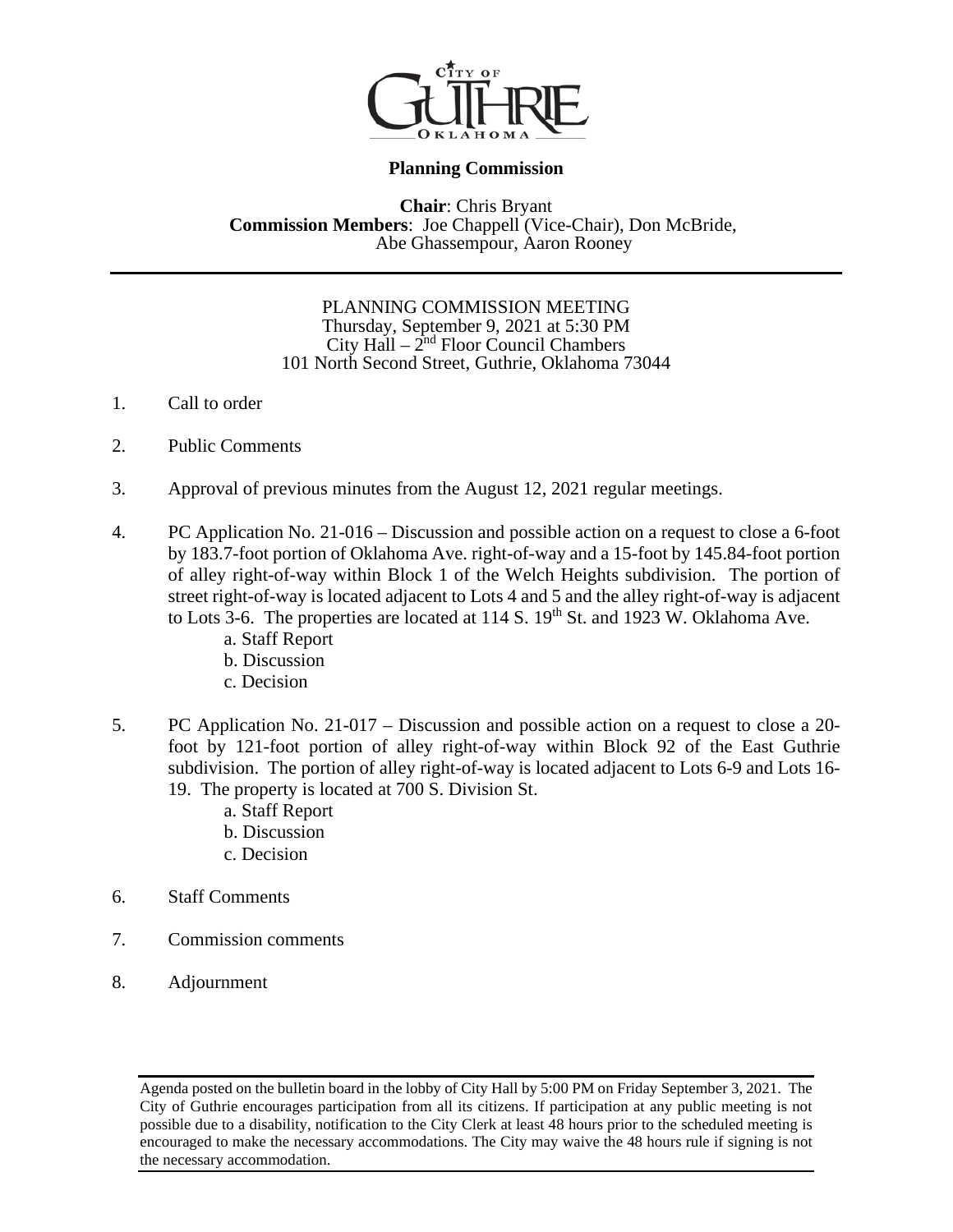## **PLANNING COMMISSION MEETING MINUTES August 12, 2021**

The agenda of the Planning Commission was posted on Monday August 9, 2021 before 5:00 PM. The regular meeting was held August 12, 2021 at Guthrie City Hall.

Members: Joe Chappell Kris Bryant Don McBride *- Absent* Abe Ghassempour Aaron Rooney

Also Present: Staff: Dan Kassik, Planning Director

## **Call to Order**

The Planning Commission was called to order on Thursday, August 12, 2021 at 5:30 PM. Commission members were present and a quorum declared.

## **Minutes Approval**

*A motion was made by Ghassempour and seconded by Bryant to approve the minutes from the June 10, 2021 regular meeting. Roll call vote. All voted aye. Motion passed 2-0. Rooney and Chappell did not vote as they were not present at the June 10, 2021 meeting.* 

*A motion was made by Rooney seconded by Chappell to approve the minutes from the July 8, 2021 regular meeting. Roll call vote. All voted aye. Motion passed 2-0. Ghassempour and Bryant did not vote as they were not present at the July 8, 2021 meeting* 

#### **Public Comments**

*None.* 

#### **Discussion Item 1**

PC Application No. 21-015 – Discussion and possible action on a request to close the full 20-feet by 300-feet of the alley within Block 2 of the Belyea 2nd Addition. The alley is generally located south of University Ave. and east of S. Hazel St.

*Staff gave a report on the item. The applicant, Michael Black, was present to answer questions.* 

*Ghassempour asked if the owners of property not part of the application had issues with the alley being closed. Staff informed the Commission that the property owners not part of the application as well as all property owners within 300-feet were notified and Staff did not receive any objections.* 

*A motion was made by Ghassempour and seconded by Chappell to approve the application as submitted. Roll call vote. All voted aye. Motion passed 4-0* 

**Staff Comments** *None* 

**Commissioner Comments** *None*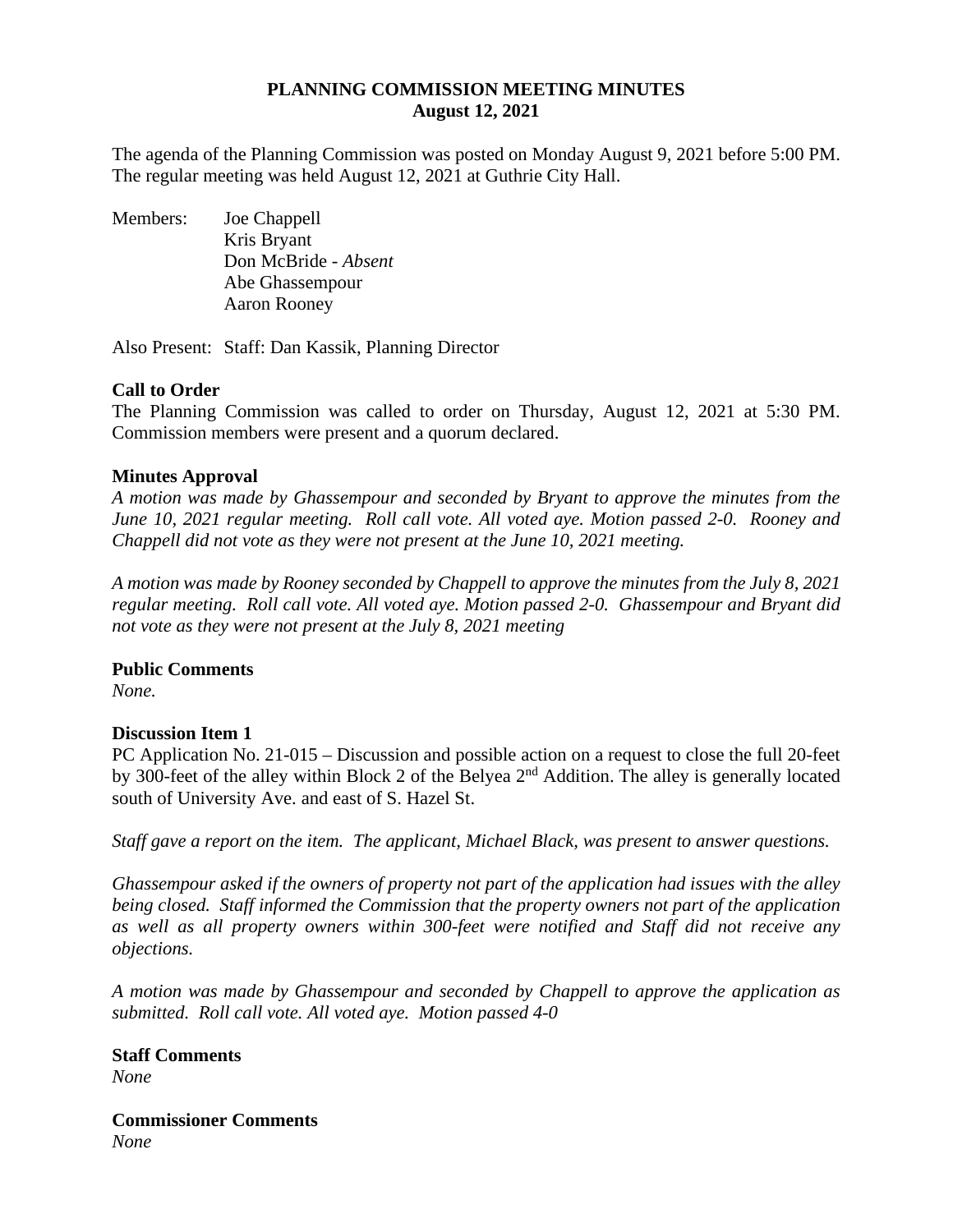## **Adjournment**

The meeting adjourned at 5:39 p.m.

*Prepared by: Dan Kassik Planning Director*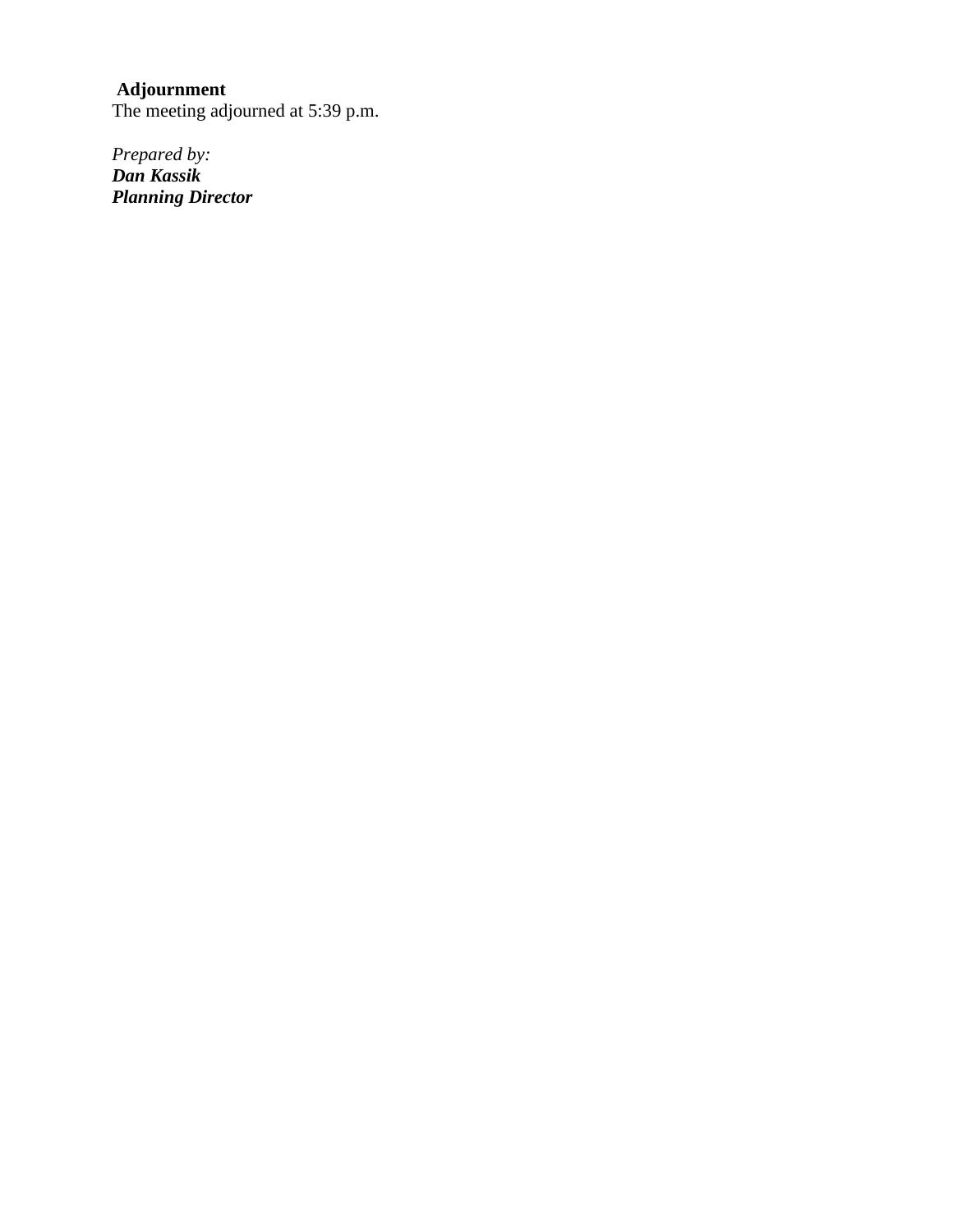

| To:<br>From:<br>Subject:<br>Date:        | <b>City of Guthrie Planning Commission</b><br>Dan Kassik, Planning Director<br>Staff Report - PC Application 21-016<br>August 24, 2021                                                                                                                                                                                          |  |
|------------------------------------------|---------------------------------------------------------------------------------------------------------------------------------------------------------------------------------------------------------------------------------------------------------------------------------------------------------------------------------|--|
| <b>APPLICANT:</b>                        | <b>Marvel Lewis</b>                                                                                                                                                                                                                                                                                                             |  |
| <b>OWNER:</b>                            | Branch's Heat & Air                                                                                                                                                                                                                                                                                                             |  |
| <b>LOCATION:</b>                         | 114 S 19th St and 1923 W. Oklahoma Ave. - Block 1 of Welch Heights                                                                                                                                                                                                                                                              |  |
| <b>REQUEST:</b>                          | A request to close a 6-foot by 183.7-foot portion of Oklahoma Ave. right-of-way<br>and a 15-foot by 145.84-foot portion of alley right-of-way within Block 1 of the<br>Welch Heights subdivision. The portion of street right-of-way is located adjacent<br>to Lots 4 and 5 and the alley right-of-way is adjacent to Lots 3-6. |  |
| <b>EXISTING USE:</b>                     | N/A                                                                                                                                                                                                                                                                                                                             |  |
| <b>ADJACENT</b><br>ZONING:               | N/A                                                                                                                                                                                                                                                                                                                             |  |
| <b>COMP. PLAN</b><br><b>DESIGNATION:</b> | N/A                                                                                                                                                                                                                                                                                                                             |  |
| <b>NOTIFICATION:</b>                     | Notice was published in the Guthrie News Leader on August 25, 2021, and 40<br>notification letters were mailed to property owners within 300 feet of the subject                                                                                                                                                                |  |

#### **DISCUSSION:**

property.

The applicant is requesting to close a 6'x183.7' portion of Oklahoma Ave right-of-way and a 15'x145.84' portion of alley right-of-way. The attached mortgage certificate survey shows the existing building encroaches into the Oklahoma Ave right-of-way and a house built over the alley right-of-way. The owner is selling the property and the right-of-way issues came up through the sale of the property and thus their intent is to follow through the process to vacate both rights-of-way.

The alley is used as a secondary access for the property, but due to the development of the house, the alley is not a thru alley. The closure of the alley would make the existing area a private driveway. The east/west portion of the alley within the block as well as the very southern portion of the alley within the black will remain. The existing building at the corner of 19<sup>th</sup> and Oklahoma encroaches into the right-of-way by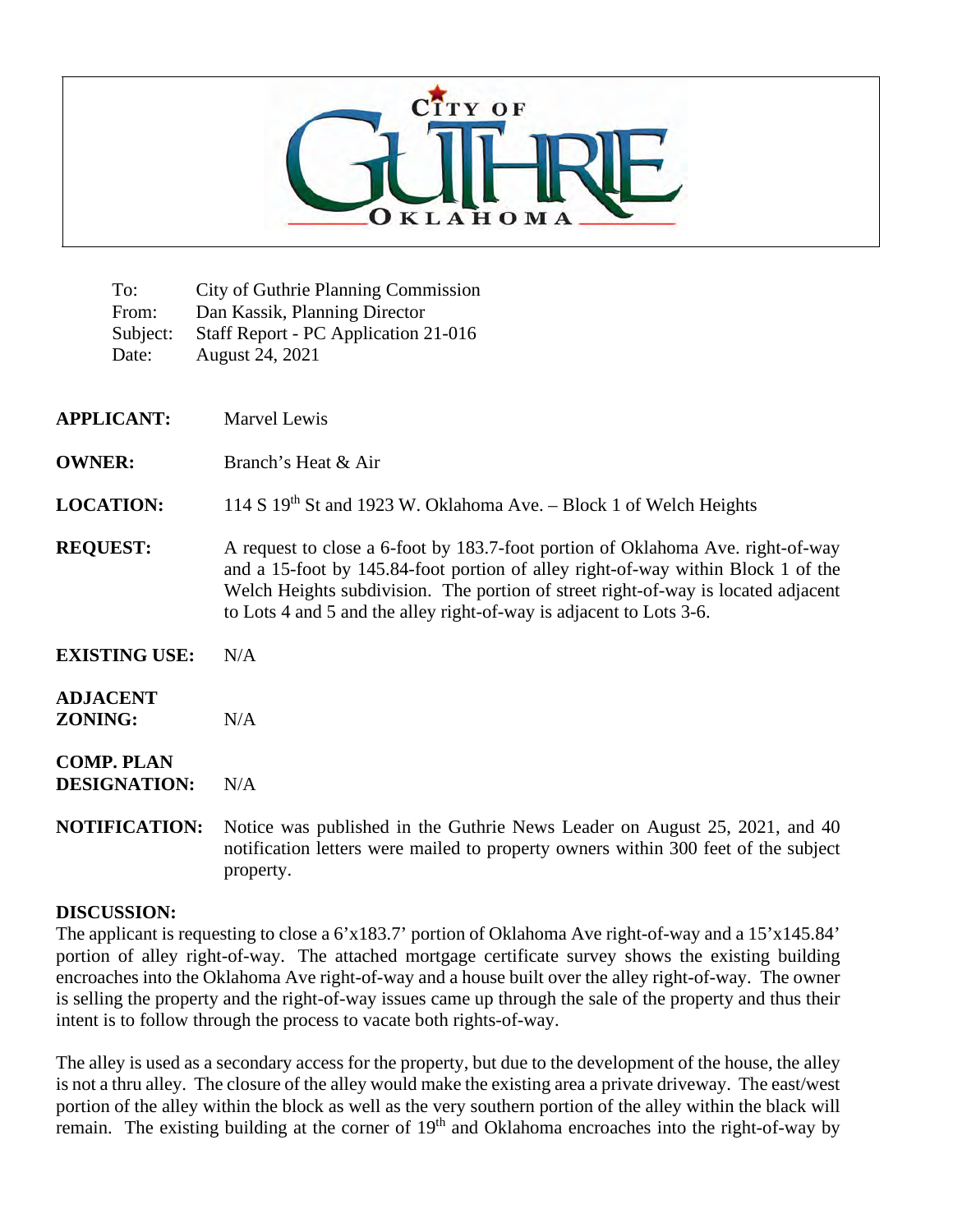5.5-feet. The portion of building that encroaches is not within the actual paved portion of the street. The building to the east encroaches within the alley right-of-way, but that alley is being closed so that will take care of the eastern building encroachment.

There were no objections received from utilities or the City of Guthrie Public Works Department.

The request is for closure, vacation of the right-of-way or abandonment of any easements would have to be accomplished through District Court. However, it should be noted that even if the right-of-way is vacated, the underlying utility easements may remain due to existing utilities.

# **RECOMMENDATION:**

Based on the above discussion, Staff recommends the Planning Commission approve the request to close the portion of alley and street right-of-way as outlined in the application.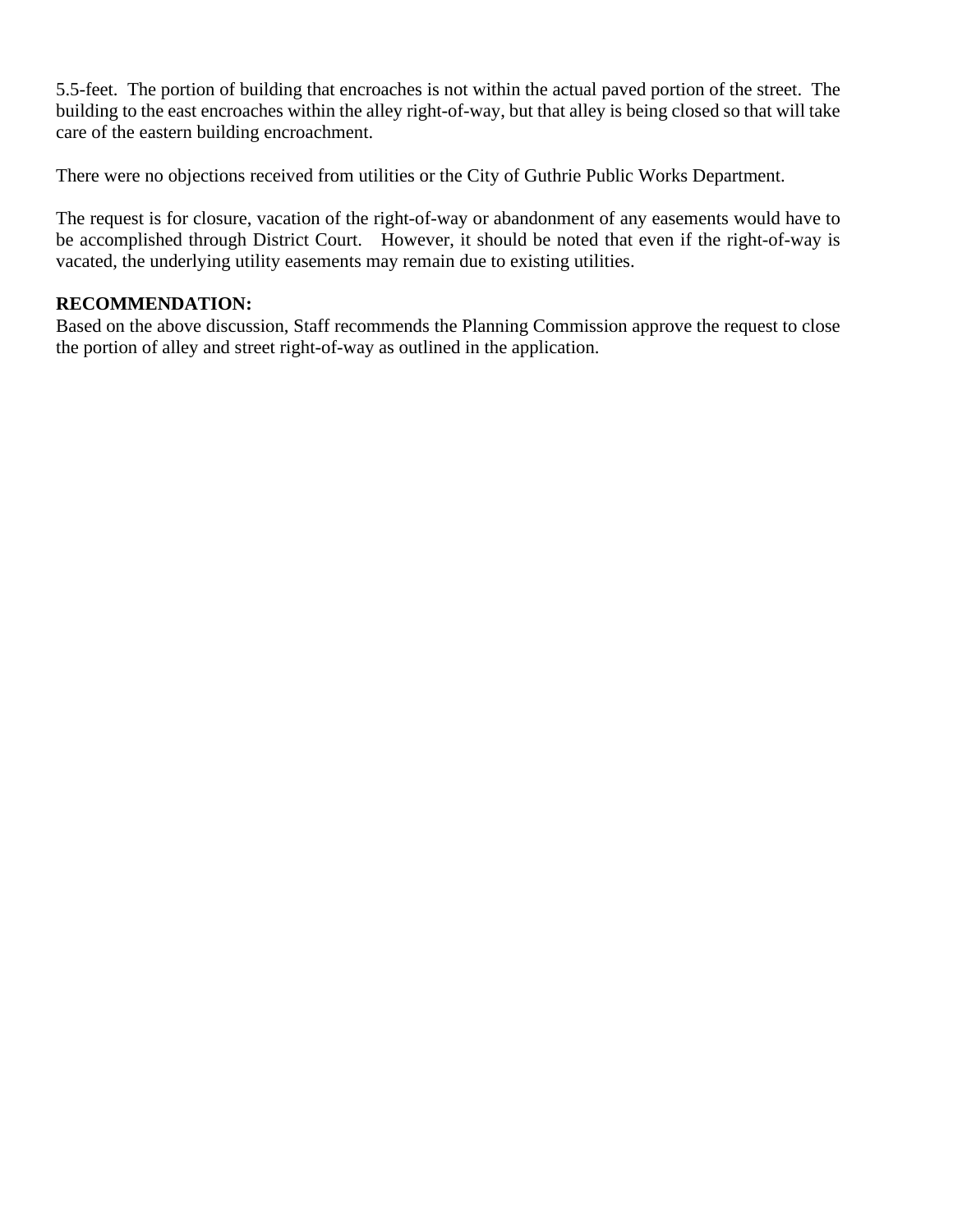

 $21 - 016$ Application NO

# PLANNING COMMISSION APPLICATION

The Planning Commission meets the second Thursday of each month. Applications must be submitted to the Planning Department at three (3) weeks prior to the meeting to allow for public notice. All required attachments must be filed with the application.

| <b>Application Type:</b>                                                       | в.<br><b>PUD</b>                                                         |  |  |  |
|--------------------------------------------------------------------------------|--------------------------------------------------------------------------|--|--|--|
| $\Box$ Plan Review                                                             | <b>Preliminary Plat</b>                                                  |  |  |  |
| Rezoning                                                                       | Final Plat                                                               |  |  |  |
| Special Use Permit                                                             | Amendment                                                                |  |  |  |
| <b>Street/Alley Closure</b>                                                    |                                                                          |  |  |  |
|                                                                                | Property Address 114 5, 19th Street 1923 W, OKla, Ave                    |  |  |  |
| Property Owner Branch's Heat & Air Inc.                                        |                                                                          |  |  |  |
|                                                                                | Email <u>% nasue (a marve //ewislaw.com</u> Daytime Phone (405) 496-9100 |  |  |  |
| Mailing Address % Marvel E, Lewis - Attorney<br>P.O. Box 338 Guttore, OK 73044 |                                                                          |  |  |  |
|                                                                                |                                                                          |  |  |  |
| Brief description of proposed project: (attach more pages if needed)           |                                                                          |  |  |  |
|                                                                                |                                                                          |  |  |  |

Vacate all that portion of the platted ally south of Oklahoma Avenue between 18<sup>th</sup> Street and 19<sup>th</sup> Street which is north of the southern edge of Lot 3, Block 1, Welch Tracts, subdivision in the City of Guthrie.

Vacate all that portion of the street right of way on Oklahoma Avenue between 18<sup>th</sup> Street and 19<sup>th</sup> Street, being the south six feet of said right of way from the east boundary of Lot 3, Block 1, Welch Tracts to the west boundary of Lot 4, Block 1, Welch Tracts.

#### **Required Attachments**

- 1. Proof of ownership
- 2. Logan County Assessor's list of property owners within 300 feet of exterior boundary
- 3. Rendering of property showing all measurements to scale (site plan)

The applicant or a representative for the applicant must be present at the meeting.

**Applicant Signature** 

Date  $A_{u\zeta u5}$   $3,2021$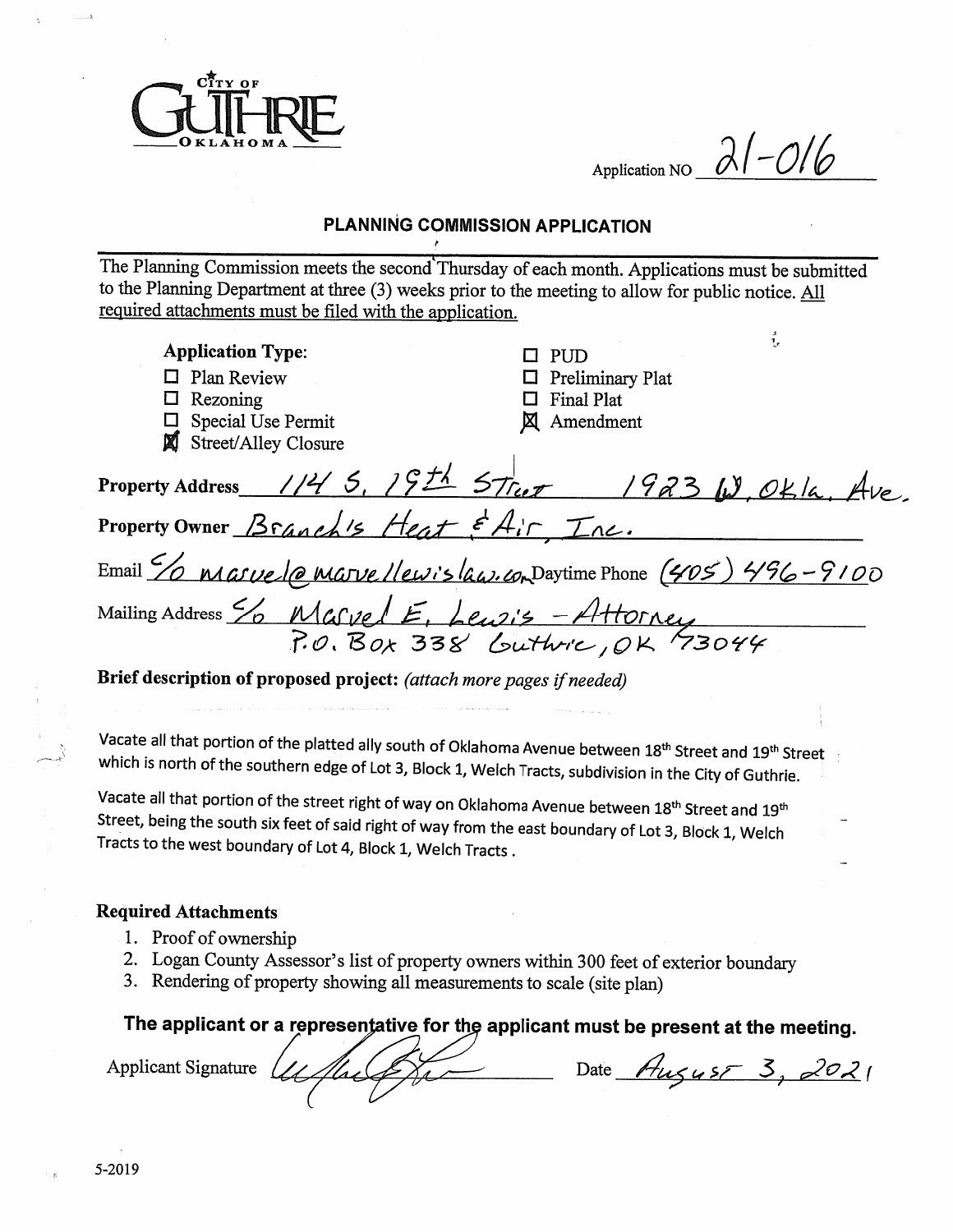# **Location Map**

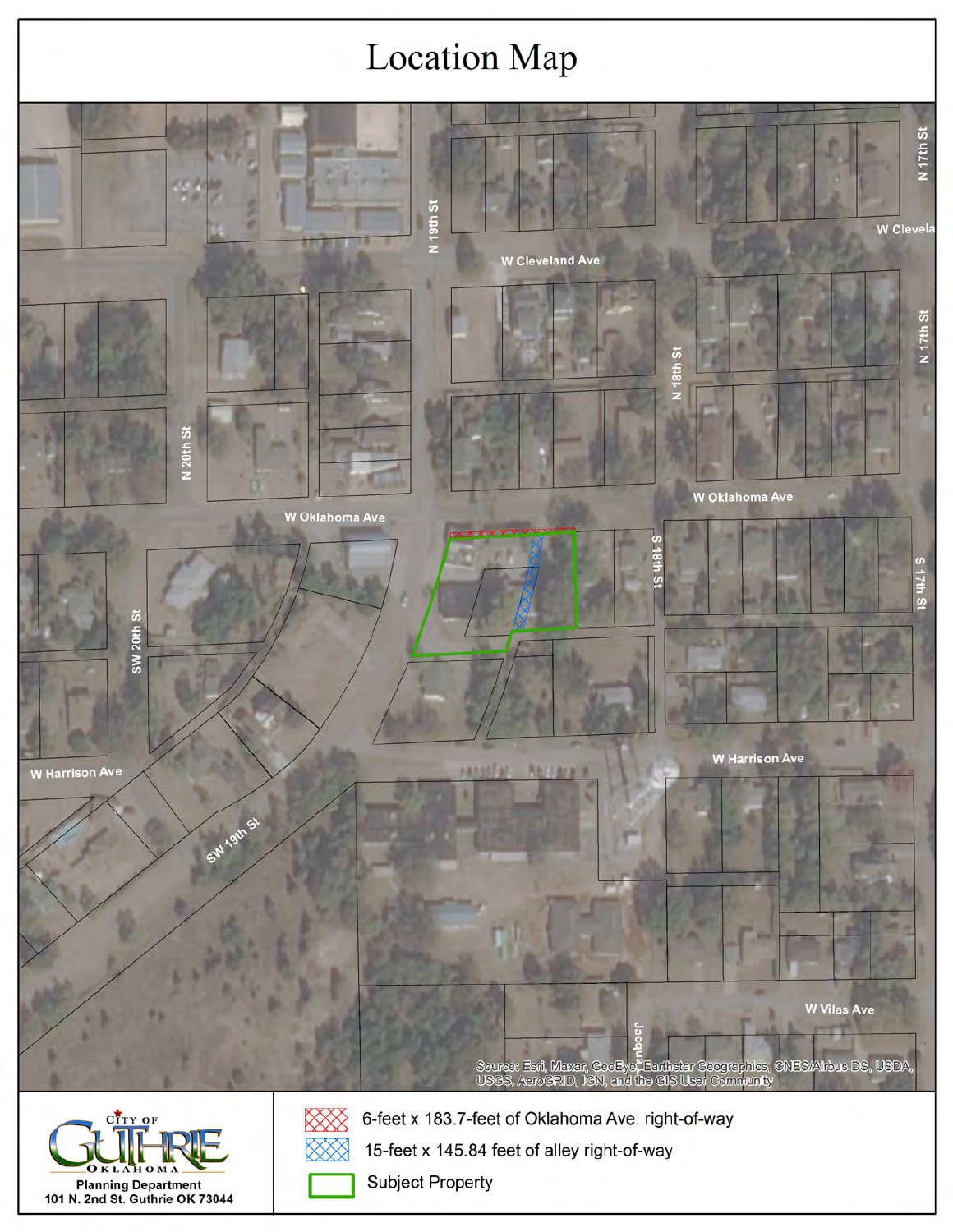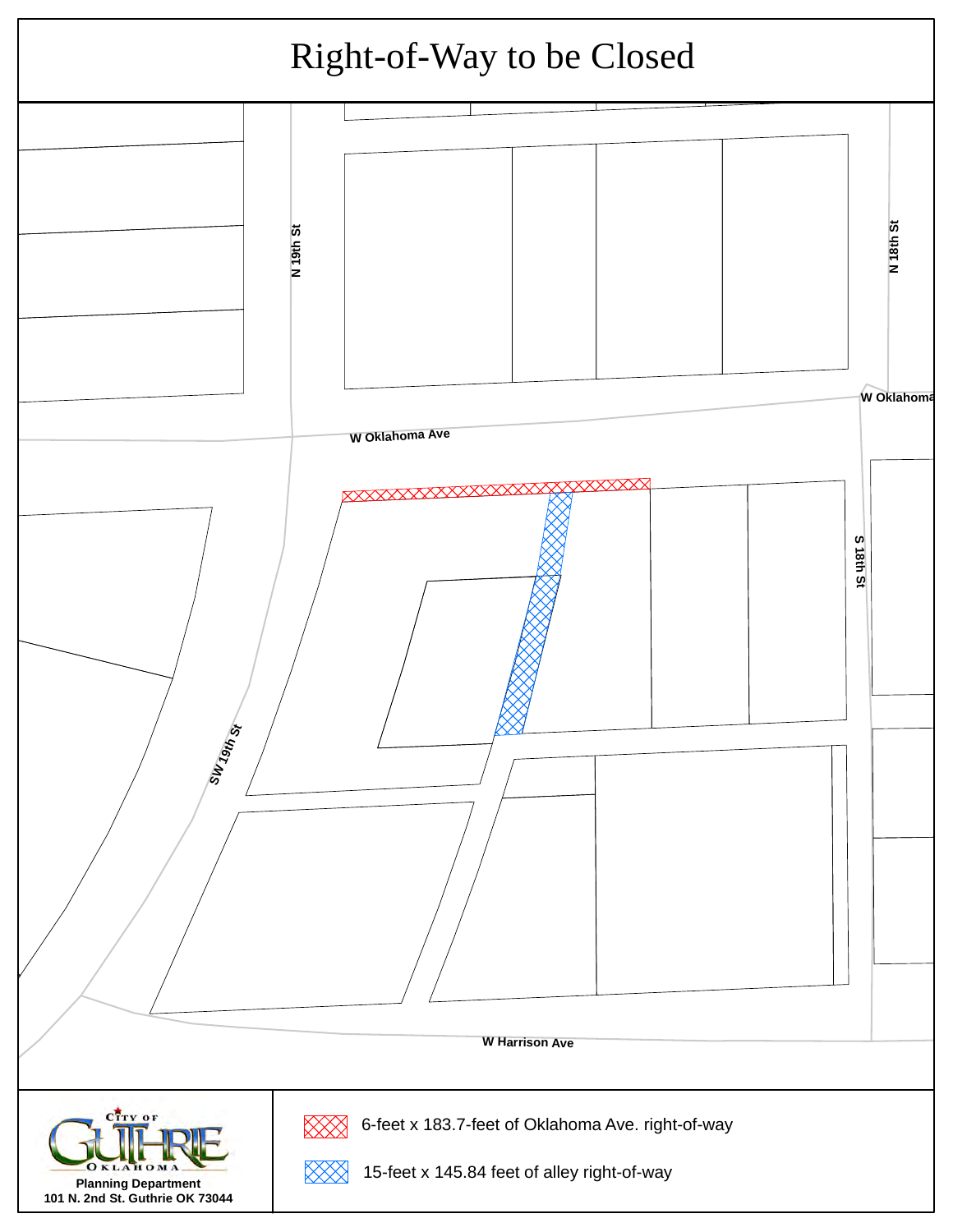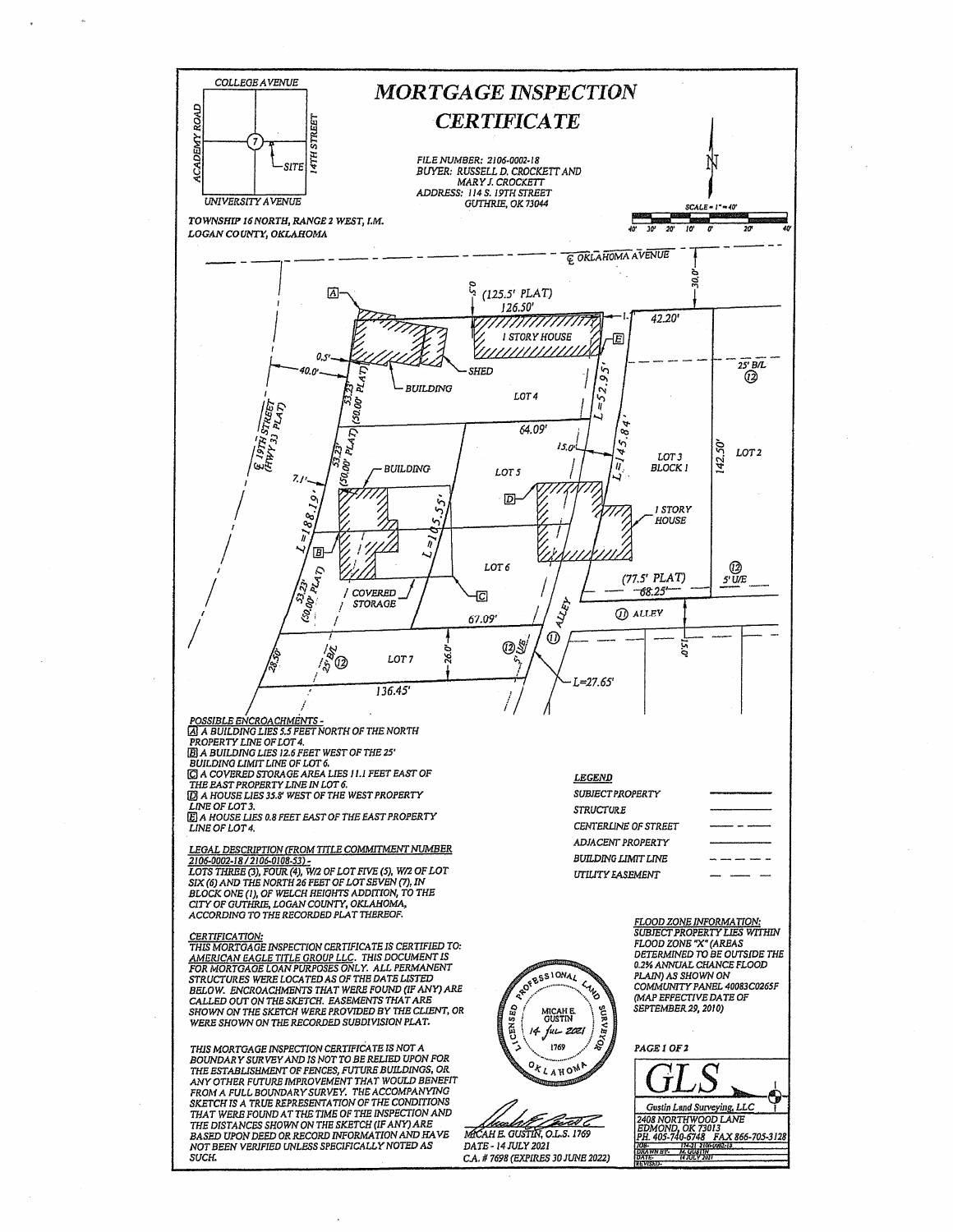#### **SCHEDULE BITEMS**

FILE NUMBER: 2106-0002-18<br>BUYER: RUSSELL D. CROCKETT AND<br>ARRY J. CROCKETT ADDRESS: 114 S. 19TH STREET GUTHRIE, OK 73044

(I) ALL MATTERS SHOWN ON PLAT AND PLAT MAP RECORDED IN BOOK 3, PAGE 30. PLAT VACATION AT BOOK 168, PAGE 22. DECREE OF VACATION AT BOOK 238, PAGE 398.

DOES AFFECT THE SUBJECT PROPERTY AND IS SHOWN HEREON.

(1) RESTRICTIVE COVENANTS RECORDED IN BOOK 53, PAGE 308 (ENTRY 33), AND BOOK 212, PAGE 444. (44); WHICH DO NOT PROVIDE FOR A FORFEITURE OR REVERSION OF TITLE UPON VIOLATION THEREOF, BUT DELETING ANY COVENANT, CONDITION, OR RESTRICTION INDICATING A PREFERENCE, LIMITATION, OR DISCRIMINATION BASED ON RACE, COLOR, RELIGION, SEX, HANDICAP, FAMILIAL STATUS, OR NATIONAL ORIGIN TO THE EXTENT SUCH COVENANTS, CONDITIONS, OR RESTRICTIONS VIOLATE 42 USC SECTION 3604(C).

DOES AFFECT THE SUBJECT PROPERTY AND IS SHOWN HEREON. NOTE: LOTS 4 & 5 IN BLOCK I ARE DESIGNATED FOR BUSINESS PURPOSES AND ARE EXEMPT FROM THE 25' BUILDING LIMIT LINE.

(13) EASEMENT, RECORDED IN BOOK 73, PAGE 60.

ABUTS THE SUBJECT PROPERTY AND IS NOT SHOWN HEREON. THIS CALLS FOR A 7' WIDE EASEMENT THAT FALLS WITHIN THE EXISTING ROADWAY (19TH STREET).

(4) RESOLUTION NO. 93-33 OF THE GUTHRIE CITY COUNCIL RECORDED AT BOOK 1508, PAGE 748. DOES AFFECT THE SUBJECT PROPERTY, IS NOT SHOWN HEREON, AND IS BLANKET IN NATURE. THIS RESOLUTION DOES NOT ENCUMBER THE SUBJECT PROPERTY WITH ANY EASEMENTS, RATHER IT IS A FORMAL ACCEPTANCE OF THE PUBLIC STREETS AND ALLEYS OF THE SUBDIVISION OF WELCH HEIGHTS, ALONG WITH OTHER LOGAN COUNTY SUBDIVISIONS, BY THE CITY OF GUTHRIE, SAID PUBLIC WAYS ARE TO BE MAINTAINED BY THE CITY OF GUTHRIE.

**TITLE INFORMATION:** 

AMERICAN EAGLE TITLE GROUP, LLC 200 SIGMA PLACE<br>GUTHRIE, OK 73044 405-282-4012 405-282-0499 COMMITMENT NUMBER 2106-0002-18 / 2106-0108-53 EFFECTIVE JUNE 22, 2021 AT 7:00 AM

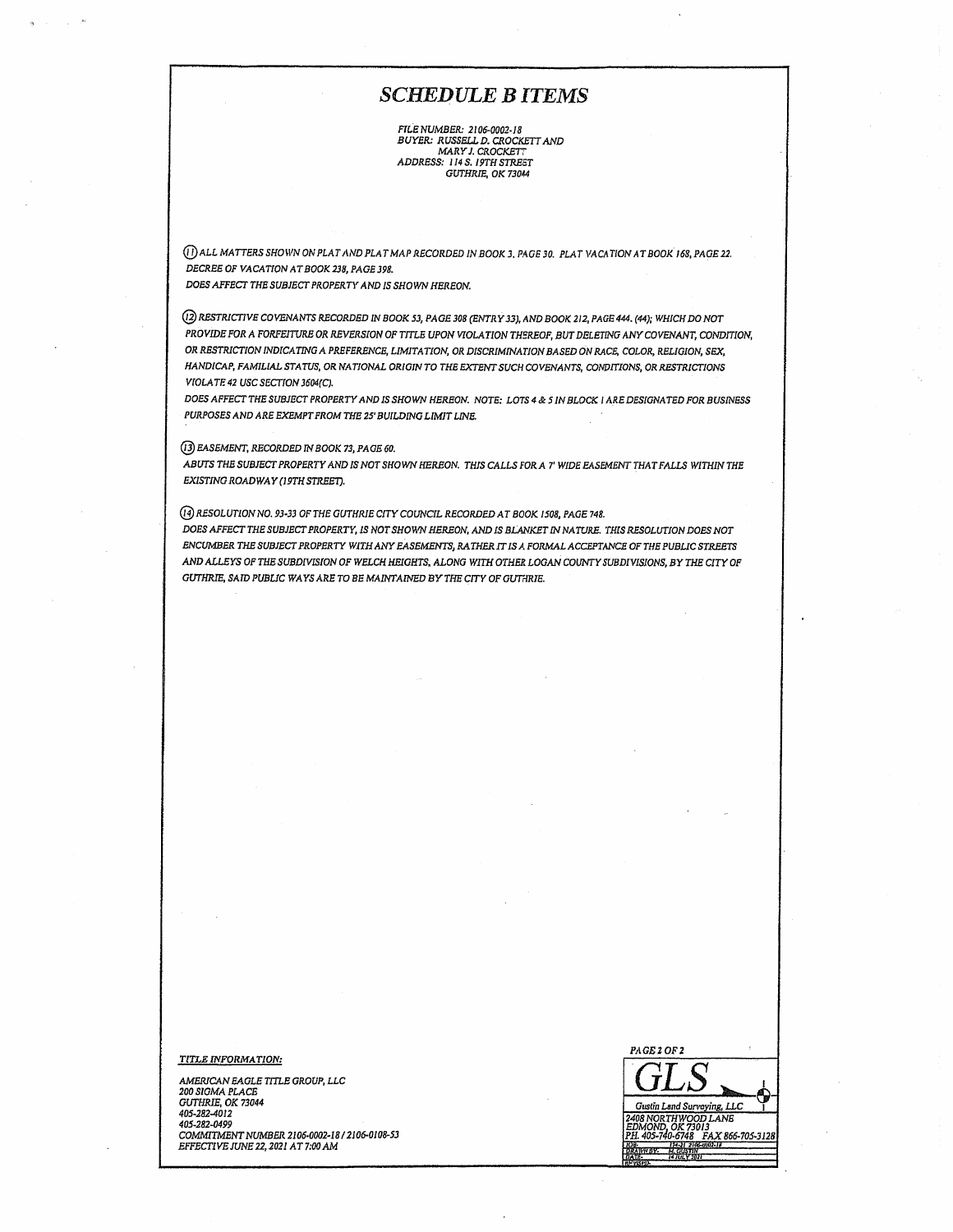

To: City of Guthrie Planning Commission From: Dan Kassik, Planning Director Subject: Staff Report - PC Application 21-017 Date: August 24, 2021

| <b>APPLICANT:</b>                        | Sheri Mueller                                                                                                                                                                                                   |
|------------------------------------------|-----------------------------------------------------------------------------------------------------------------------------------------------------------------------------------------------------------------|
| <b>OWNER:</b>                            | Town & Country Investments                                                                                                                                                                                      |
| <b>LOCATION:</b>                         | 700 S. Division St. – Block 92 of East Guthrie                                                                                                                                                                  |
| <b>REQUEST:</b>                          | A request to close a 20-foot by 121-foot portion of alley right-of-way within Block<br>92 of the East Guthrie subdivision. The portion of alley right-of-way is located<br>adjacent to Lots 6-9 and Lots 16-19. |
| <b>EXISTING USE:</b>                     | N/A                                                                                                                                                                                                             |
| <b>ADJACENT</b><br><b>ZONING:</b>        | N/A                                                                                                                                                                                                             |
| <b>COMP. PLAN</b><br><b>DESIGNATION:</b> | N/A                                                                                                                                                                                                             |
| <b>NOTIFICATION:</b>                     | Notice was published in the Guthrie News Leader on August 25, 2021, and 11                                                                                                                                      |

notification letters were mailed to property owners within 300 feet of the subject property.

#### **DISCUSSION:**

The applicant is requesting to close a 20'x121' portion of alley right-of-way. The current owner, through a recent sale, has discovered this portion of alley right-of exists and wants to have that right-of-way vacated to ensure there is not issue with future development.

The portion of alley to be closed/vacated is not physically developed and no utilities exist within the alley right-of-way.

There were no objections received from utilities or the City of Guthrie Public Works Department.

The request is for closure, vacation of the right-of-way or abandonment of any easements would have to be accomplished through District Court.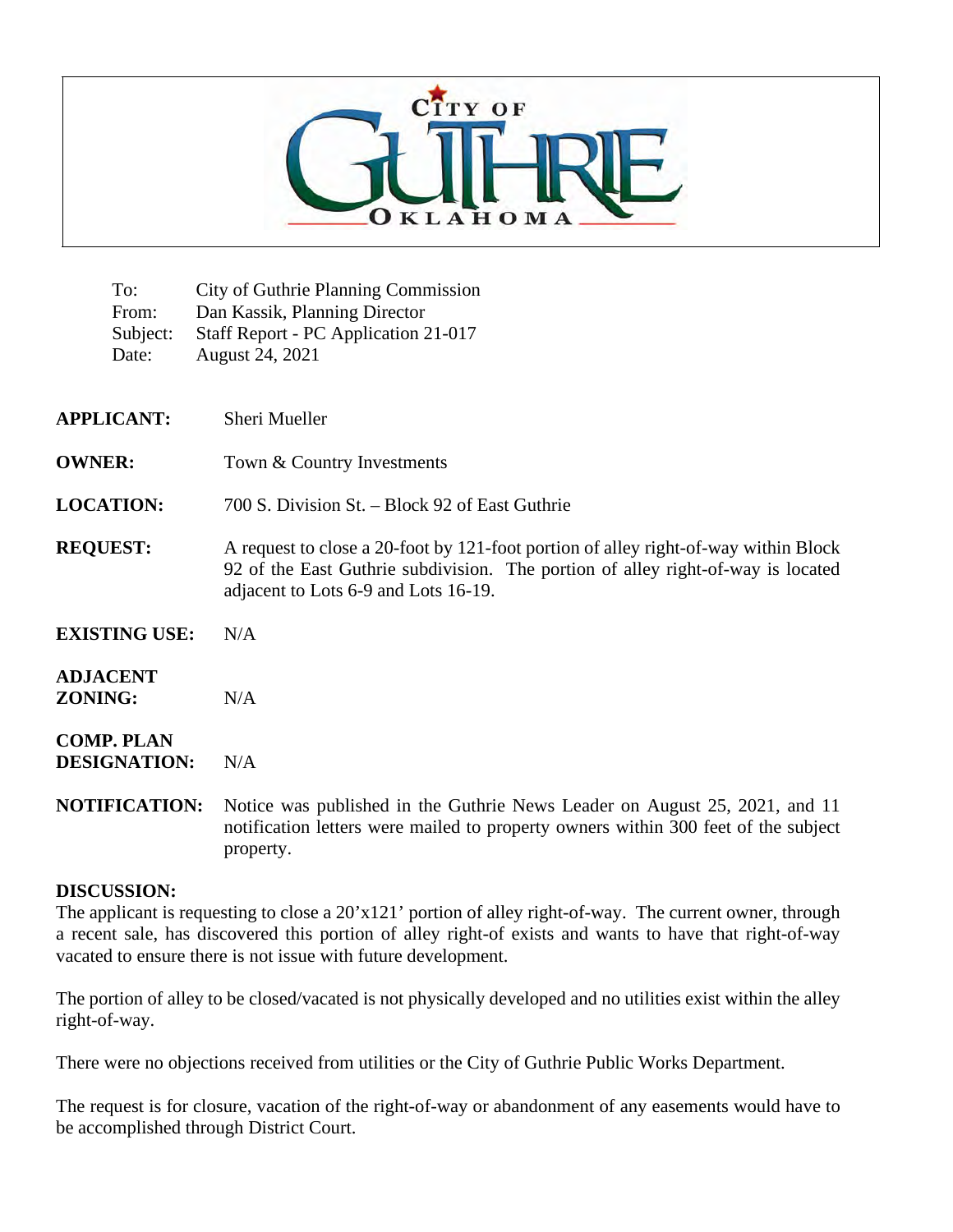# **RECOMMENDATION:**

Based on the above discussion, Staff recommends the Planning Commission approve the request to close the portion of alley right-of-way as outlined in the application.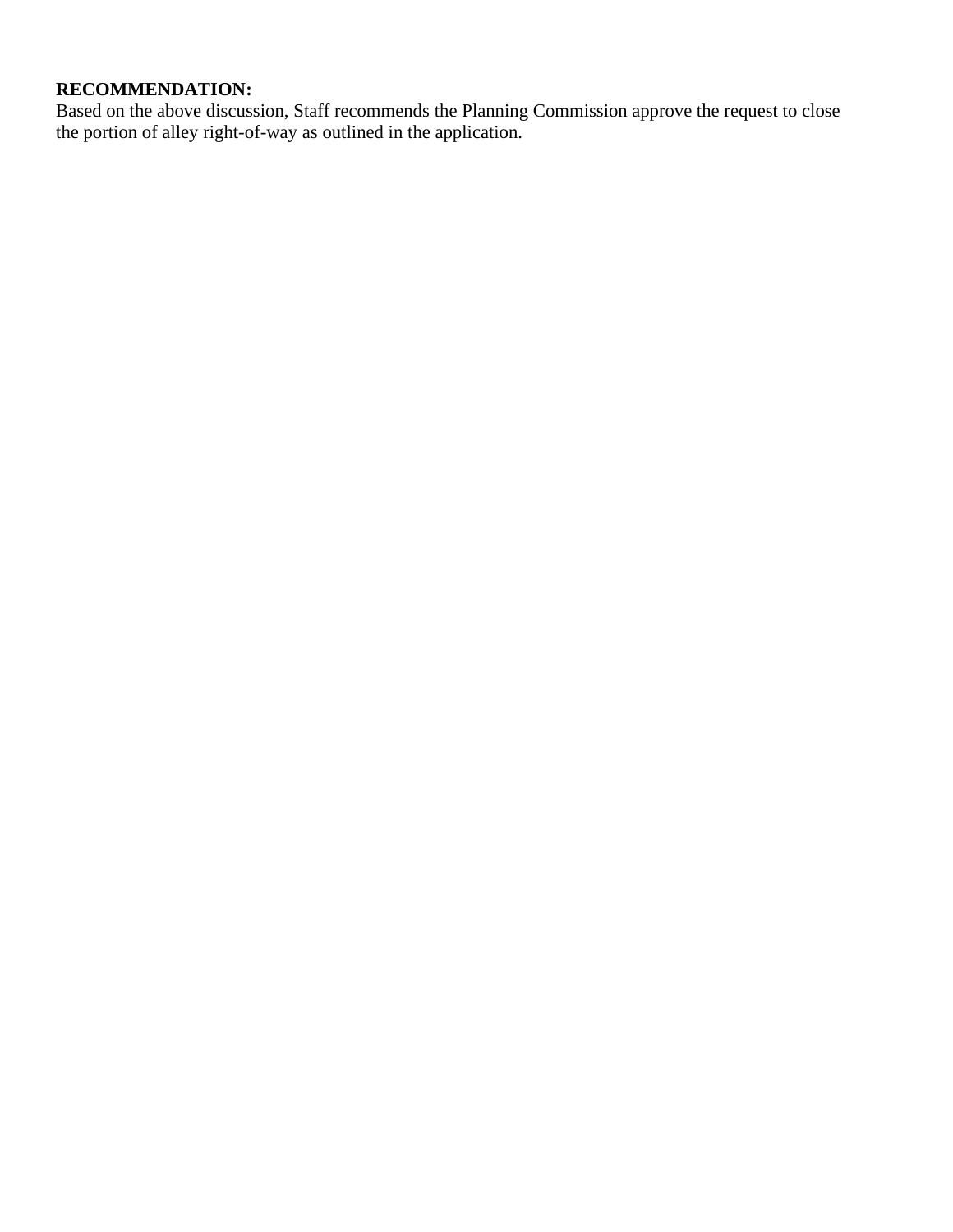

Application NO  $21-017$ 

# PLANNING COMMISSION APPLICATION

The Planning Commission meets the second Thursday of each month. Applications must be submitted to the Planning Department at three (3) weeks prior to the meeting to allow for public notice.  $\underline{\text{All}}$ required attachments must be filed with the application.

| <b>Application Type:</b><br>$\Box$ Plan Review<br>$\Box$ Rezoning<br>$\Box$ Special Use Permit<br><b>X</b> Street/Alley Closure | $\square$ PUD<br>$\Box$ Preliminary Plat<br>$\Box$ Final Plat<br>Amendment |  |  |  |
|---------------------------------------------------------------------------------------------------------------------------------|----------------------------------------------------------------------------|--|--|--|
|                                                                                                                                 | Property Address 714 S. DIVISION, WITHRIE, OX 7304                         |  |  |  |
|                                                                                                                                 | Property Owner TOWN AND COSNICRY INVESTMENTS, LLC                          |  |  |  |
|                                                                                                                                 | Email SMUELLE CONTITEPTORNEY, Daytime Phone 405 282 767<br>زصتنر           |  |  |  |
|                                                                                                                                 | Mailing Address PG BOX 1201, USTURE, OK                                    |  |  |  |
| Brief description of proposed project: (attach more pages if needed)                                                            |                                                                            |  |  |  |
| VACATE AN                                                                                                                       | ALLY THAT WAS                                                              |  |  |  |
|                                                                                                                                 | toute, IT was NOT DEVELOPED                                                |  |  |  |
|                                                                                                                                 |                                                                            |  |  |  |
|                                                                                                                                 |                                                                            |  |  |  |

#### **Required Attachments**

Y. Proof of ownership -SEE ATACHED DEED

- 2/ Logan County Assessor's list of property owners within 300 feet of exterior boundary
- 3. Rendering of property showing all measurements to scale (site plan)

# The applicant or a representative for the applicant must be present at the meeting.

Applicant Signature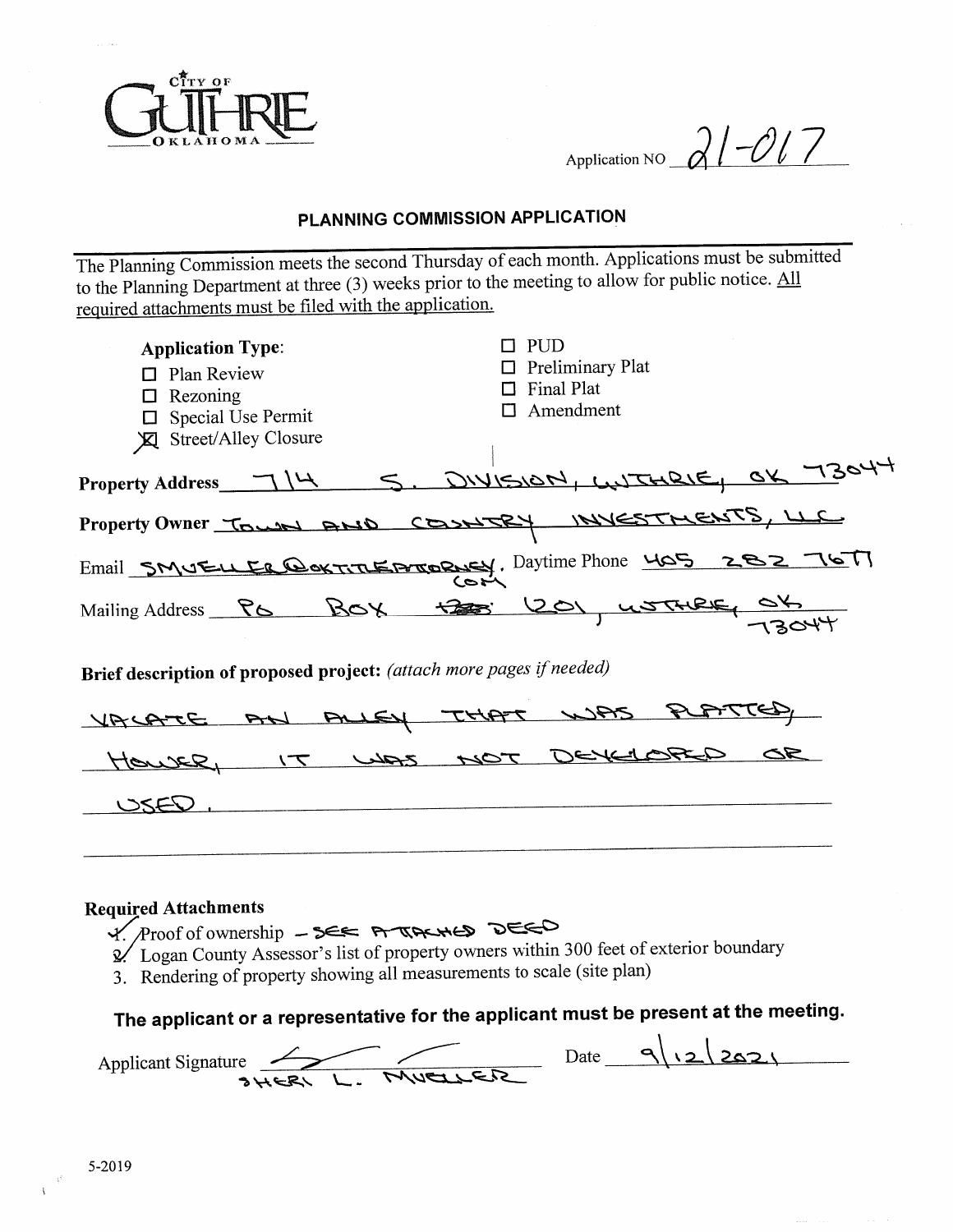# **Location Map**



Planning Department<br>101 N. 2nd St. Guthrie OK 73044

**Subject Property**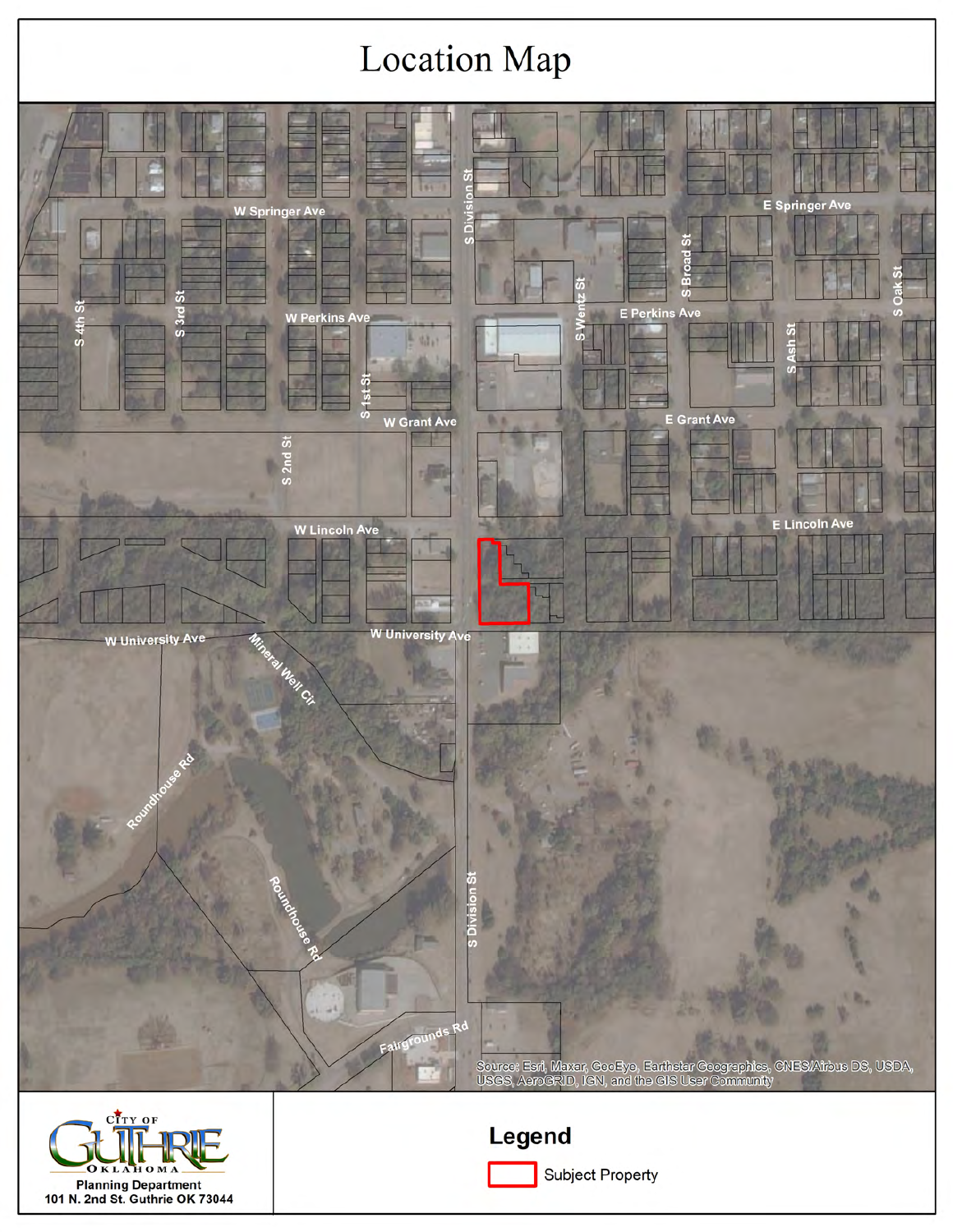# **Location Map**







Area to be closed/vacated